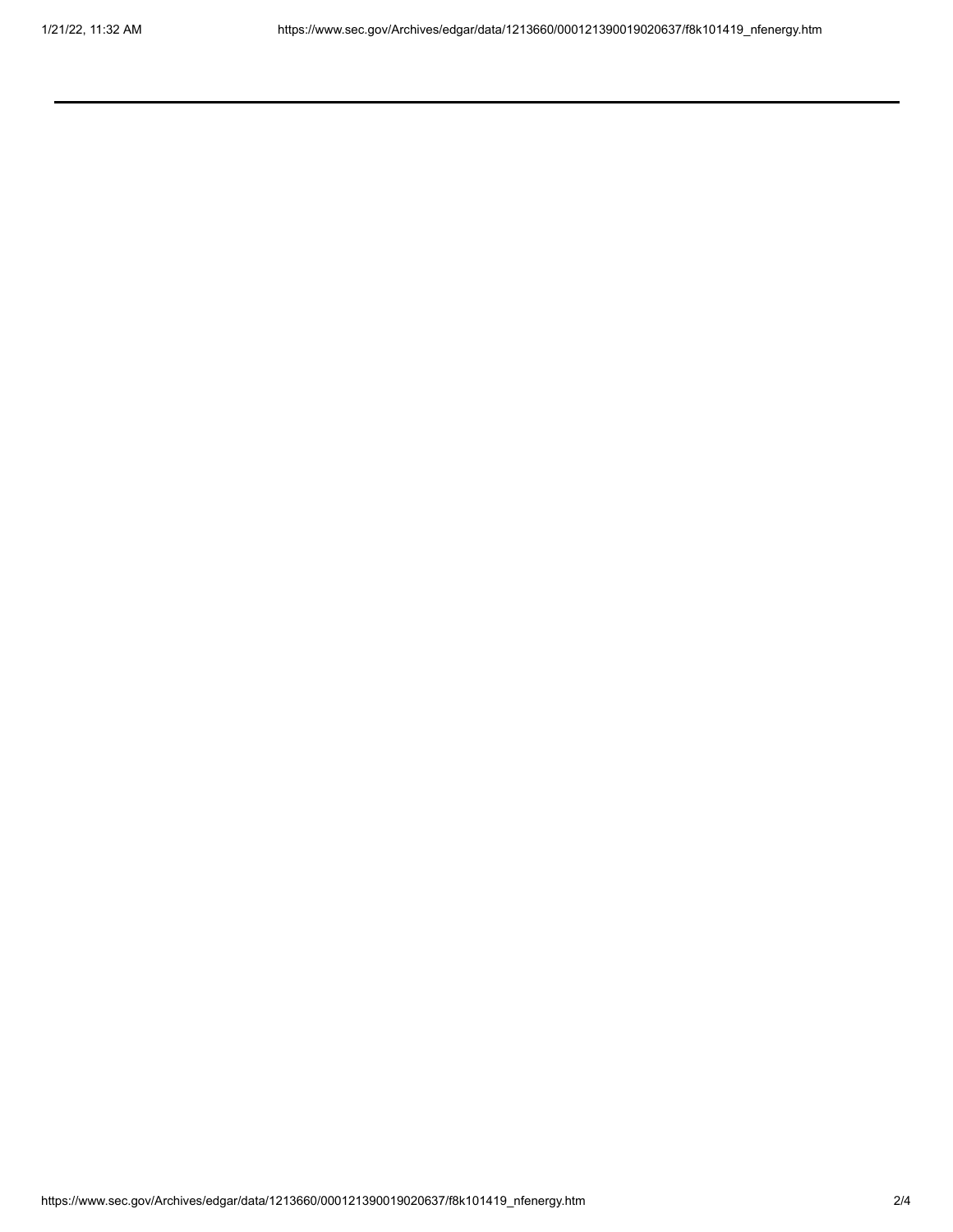#### **Item 1.01. Entry into a Material Definitive Agreement.**

The Registrant entered into an agreement with Power Up Lending Group Ltd. ("Power Up") to sell a convertible note (the "**Note**") of the Company, in the form attached herewith, in the aggregate principal amount of \$83,000.00. The Note has a maturity date of October 14, 2020 and carries a 6% annual interest.

The conversion price under the Note is 65% multiplied by the market price representing a discount rate of 35%. The reserved number of shares exercisable upon conversion of the Note will be initially 729,670 shares, provided that the holder of the Note may not become more than a 4.99% holder of the outstanding shares of Common Stock of the Registrant, all as defined, qualified and more fully described in the agreement and in the Note filed herewith, and subject to regulatory approvals.

The Registrant previously entered into an agreement with Power Up to sell a convertible note in the aggregate principal amount of \$153,000.00, on September 27, 2019 (the "September Note"). The Securities Purchase Agreement and the Convertible Note relating to the September Note have been filed as Exhibits 2.1 and 2.2 to the Registrant's Current Report on Form 8-K dated October 4, 2019.

#### **Item 9.01. Financial Statements and Exhibits.**

(d) Exhibits

- 2.1 Securities Purchase [Agreement](https://www.sec.gov/Archives/edgar/data/1213660/000121390019020637/f8k101419ex2-1_nfenergy.htm) between the Registrant and Power Up Lending Group Ltd. dated October 14, 2019
- 2.2 [Convertible](https://www.sec.gov/Archives/edgar/data/1213660/000121390019020637/f8k101419ex2-2_nfenergy.htm) Promissory Note (\$83,000 principal amount), Issue Date October 14, 2019

1